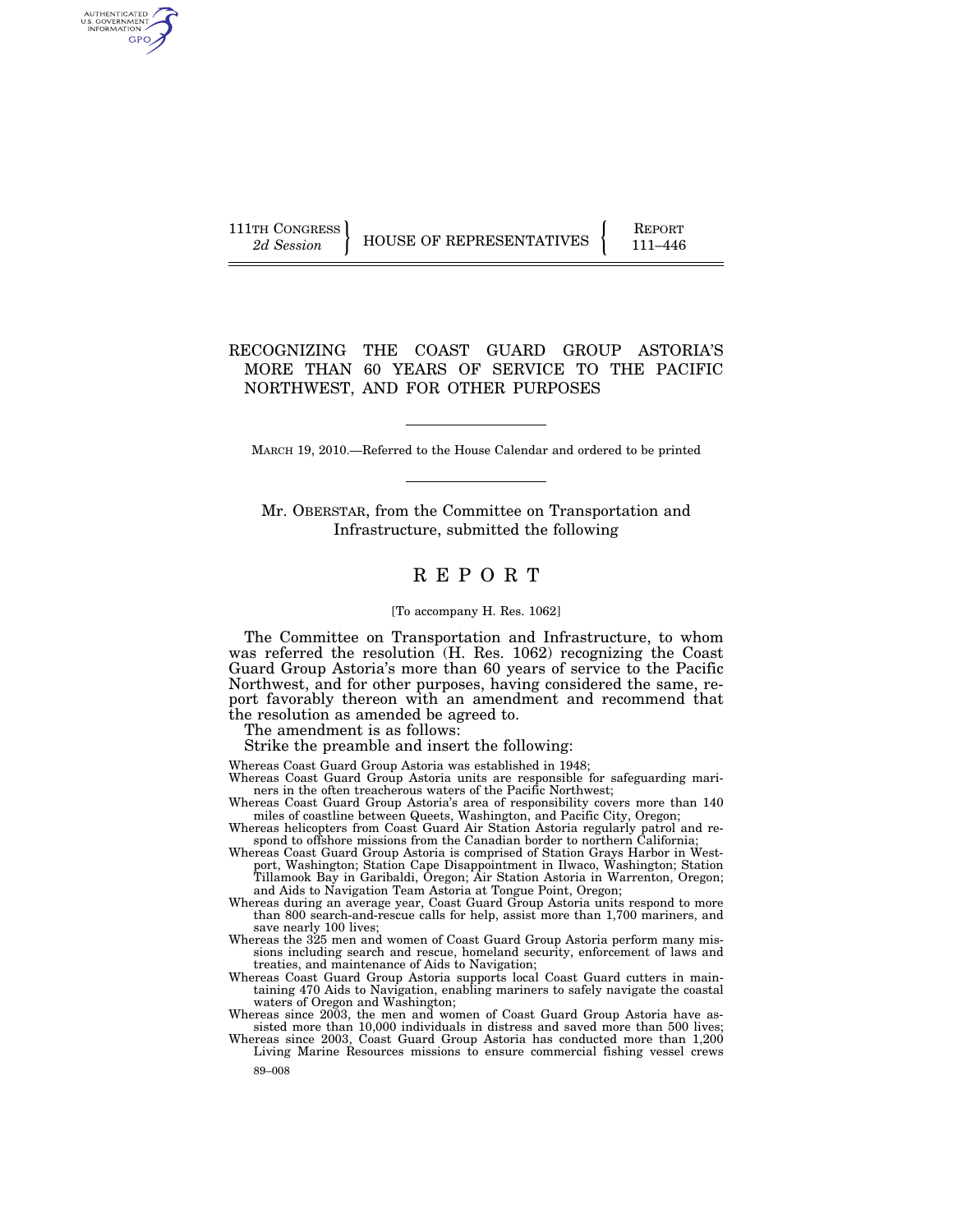abide by Federal and State laws in order to preserve fisheries for future generations;

- Whereas since 2003, Coast Guard Group Astoria has spent more than 1,000 hours responding to High Interest Vessels to ensure the security of United States ports and waterways in accordance with the Coast Guard's statutory homeland security responsibilities;
- Whereas during the December 2007 Pacific Northwest winter storm, Coast Guard Air Station Astoria helicopter crews flew 28 sorties to rescue and save 136 persons as winds exceeded 130 knots; and
- Whereas Coast Guard Group Astoria continues to protect the Pacific Northwest and embody the Coast Guard motto, Semper Paratus: Now, therefore, be it

## PURPOSE OF THE LEGISLATION

H. Res. 1062, as amended, recognizes the Coast Guard Group Astoria's more than 60 years of service to the Pacific Northwest, and for other purposes.

#### BACKGROUND AND NEED FOR LEGISLATION

H. Res. 1062, as amended, recognizes Coast Guard Group Astoria for providing service to the Pacific Northwest for more than 60 years.

Established in 1948, Group Astoria's area of responsibility includes more than 140 miles of coast line, extending up to 50 nautical miles offshore, between Queets, Washington, and Pacific City, Oregon. Group Astoria has 325 personnel and consists of six units including: Group Astoria, Air Station Astoria, Aids to Navigation Team Astoria, Station Cape Disappointment, Station Tillamook Bay, and Station Grays Harbor. Group Astoria's missions include search and rescue, environmental protection, law enforcement, ports waterways and coastal security, and aids-to-navigation support. The Group also provides medical, administrative, civil and naval engineering, and communications support for Coast Guard units in its area of responsibility.

In an average year, the members of Group Astoria respond to more than 800 search and rescue calls, and support the maintenance of 470 aids-to-navigation. Over the past seven years, Group Astoria has greatly enhanced the safety and security of the Pacific Northwest by spending more than 1,000 hours monitoring and escorting High Interest Vessels, responding to hundreds of distress calls, assisting more than 10,000 mariners in distress, and saving more than 500 lives. During this time, the unit also conducted more than 1,200 Living Marine Resources missions enforcing Federal and state laws to ensure commercial fishing vessels are not over-fishing in certain areas, protecting the fragile marine environment, and conserving marine resources for future generations.

In December 2007, during the Pacific Northwest winter storm, Coast Guard Air Station Astoria's brave helicopter crews flew 28 sorties in 130-knot winds to rescue 136 distressed mariners.

This resolution recognizes the Coast Guard Group Astoria's more than 60 years of service to the Pacific Northwest; honors the brave men and women of Group Astoria who risk their lives every day to ensure the safety and security of the people of the Pacific Northwest; and directs the Clerk of the House of Representatives to make available enrolled copies of this resolution to Coast Guard Group Astoria for appropriate display.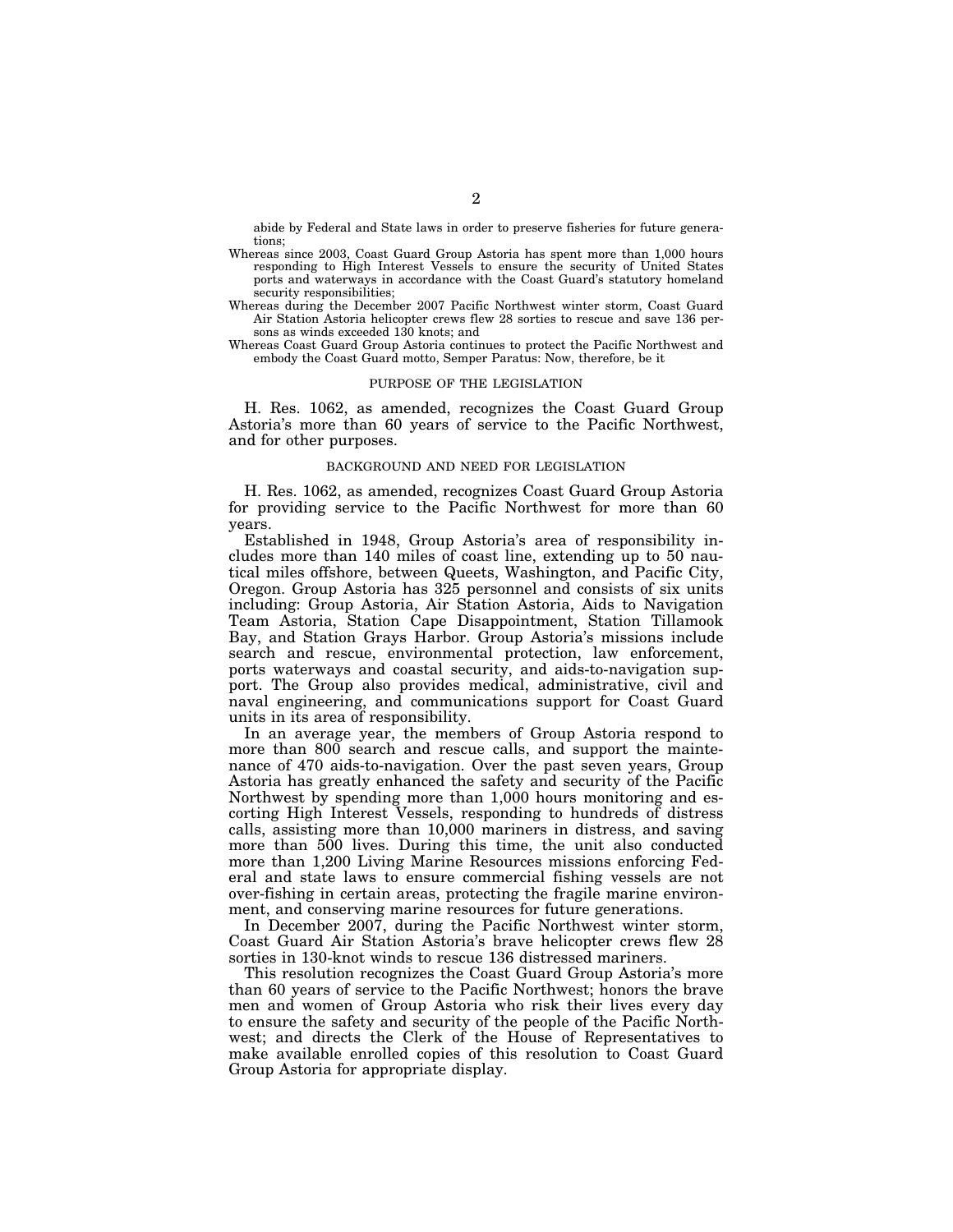## SUMMARY OF THE LEGISLATION

H. Res. 1062, as amended, recognizes the Coast Guard Group Astoria's more than 60 years of service to the Pacific Northwest. Further, the resolution honors the brave men and women of Coast Guard Group Astoria who risk their lives daily to ensure the safety and security of the people of the Pacific Northwest, and directs the Clerk of the House of Representatives to make available enrolled copies of this resolution to Coast Guard Group Astoria for appropriate display.

## LEGISLATIVE HISTORY AND COMMITTEE CONSIDERATION

On February 3, 2010, Representative David Wu introduced H. Res. 1062. This resolution has not been introduced in a previous Congress.

On March 3, 2010, the Committee on Transportation and Infrastructure met in open session to consider H. Res. 1062. The Committee adopted an amendment to the resolution by voice vote. The Committee on Transportation and Infrastructure ordered H. Res. 1062, as amended, reported favorably to the House by voice vote with a quorum present.

#### RECORD VOTES

Clause 3(b) of rule XIII of the Rules of the House of Representatives requires each committee report to include the total number of votes cast for and against on each record vote on a motion to report and on any amendment offered to the measure or matter, and the names of those members voting for and against. There were no recorded votes taken in connection with consideration of H. Res. 1062, or ordering the resolution, as amended, reported. A motion to order H. Res. 1062, as amended, reported favorably to the House was agreed to by voice vote with a quorum present.

## COMMITTEE OVERSIGHT FINDINGS

With respect to the requirements of clause  $3(c)(1)$  of rule XIII of the Rules of the House of Representatives, the Committee's oversight findings and recommendations are reflected in this report.

#### COST OF LEGISLATION

With respect to clause  $3(c)(2)$  of rule XIII of the Rules of the House of Representatives, H. Res. 1062, as amended, is a resolution of the House of Representatives, and therefore does not have the force of law. As such, there is no cost associated with this resolution for fiscal year 2010, or any fiscal year thereafter.

#### COMPLIANCE WITH HOUSE RULE XIII

1. With respect to the requirement of clause  $3(c)(2)$  of rule XIII of the Rules of the House of Representatives, and section 308(a) of the Congressional Budget Act of 1974, the Committee advises that the resolution contains no measure that authorizes funding, so no comparison of the total estimated funding level for the relevant programs to the appropriate level under current law is required.

2. With respect to the requirement of clause  $3(c)(4)$  of rule XIII of the Rules of the House of Representatives, the Committee ad